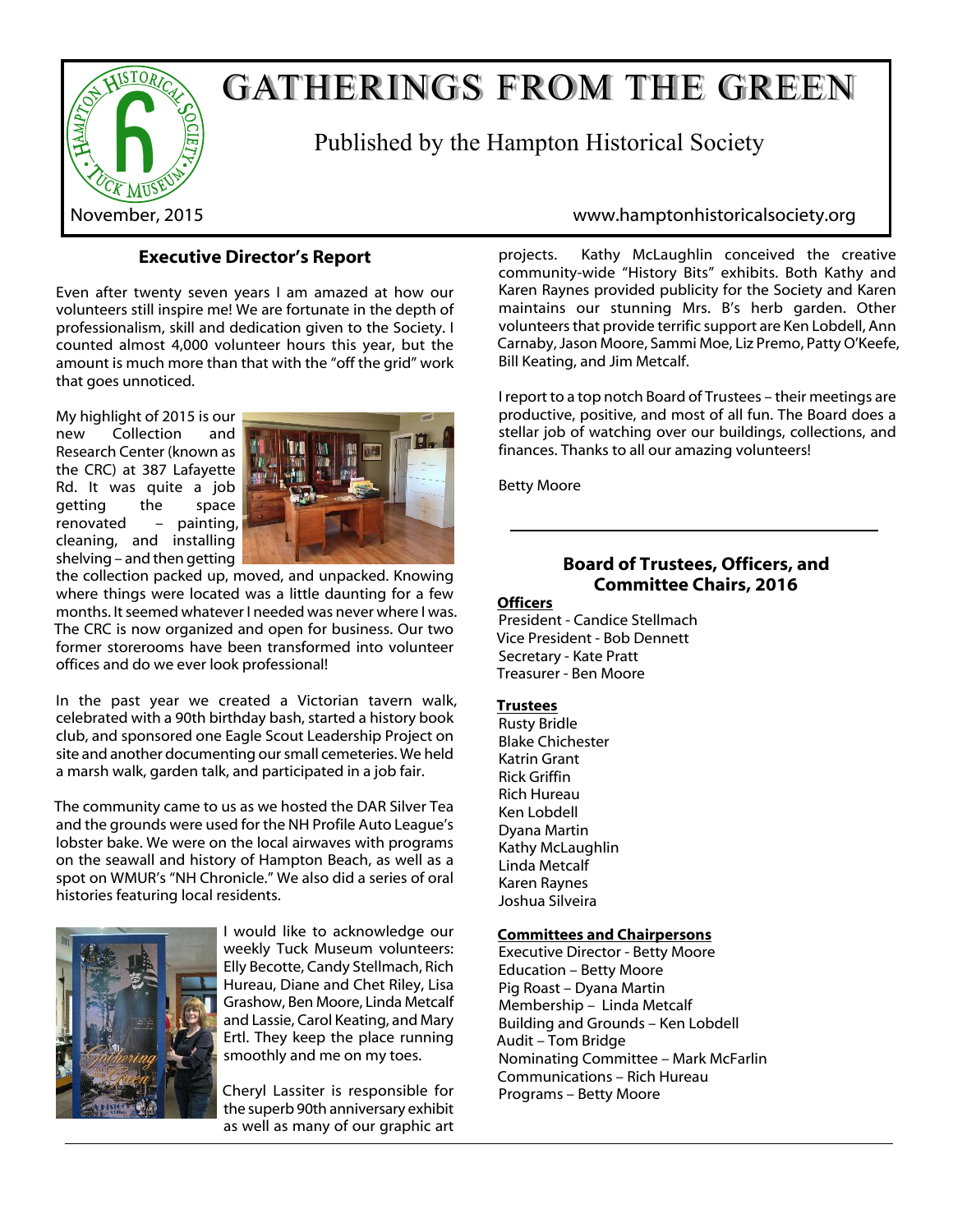## **Letter from the President**

"It takes a village" perfectly describes our team of volunteers who help in so many ways throughout the year. They are the backbone of HHS, a pool of talent that we sometimes do not thank often enough.

Throughout the year carpenters, enable us to repair all the buildings, create shelving and storage solutions. People with computer skills enjoy cataloging new items to our museum collections, designing newsletters and posters. Retired teachers offer their talents in developing the variety of programs for elementary students. Photographers and writers, whether highly educated or just plain experienced, enable us to take advantage of new opportunities upon which we can build, like self- publishing.

Since 2009 we have been indexing the High Street Cemetery, verifying names and dates of hundreds of deceased. We are nearing the end of that project, thanks to those who continue to walk the cemetery or sit for hours doing database entry.



Transcribing letters from the Civil War era took time and talent, but those historic records are invaluable. Research of all the town records is now easier, having created digital versions of early town and church records, and also indexing those town records.

Many of our Trustees bring their own skills as well. Rusty Bridle, former Captain in the Hampton Fire Dept., has entertained and educated all ages in our Fire Museum, recalling the variety of safety lessons learned over the centuries.

Chet Riley and Dave DeGagne shared their unique knowledge to the "barn story," a treasure which was saved from demolition to become the most popular feature on our grounds. Inside those doors are tools and stories from centuries past during which common men and women built this community. The tools and photos help explain many early occupations: carpentry, fishing, dairy farming, salt water haying, shoemaking, and even the cutting of ice at a time before refrigeration.

We recently celebrated our 90th Birthday Celebration at HHS, and, to the many volunteers of yesterday and those of tomorrow, we owe a great deal of "Thanks!"

#### Candice Stellmach

# **Education Committee**

The education committee offers programs to the public schools and anyone who asks for this service and makes a reservation with specific request. We currently have standing programs for grades 1, 2, and 3. (We have also offered a program to the 8th grade students upon request.) Other educational programming is tailored to the needs of the specific group attending, such as home schools, scout troops, and service clubs.



The first grade program incorporates the reading of the book "Ox Cart Man," by Donald Hall. At left, a costumed "Goodie" O'Keefe explains the many items found around the barn that are also seen in the pictures in the book, while teacher Michaela Hardy looks on.

In second grade the students get a visit in the classroom from a traveler who crossed the ocean in the 17th century with her family to come to this new land of opportunity. She tells of the crossing and what they found when they arrived, what they endured to make a life here, what items they brought with them, and what they learned to make and grow here.

In third grade the classes are learning Hampton history. They take a trolley ride around town to see some historic sites, one of which is Pine Grove Cemetery where we meet them for a short visit. We have a chance to talk about the "burying grounds" and the many citizens of Hampton's early days. A few days later the classes come to Tuck Museum to spend a couple of hours learning a bit more about our town's history, and how Hampton has shrunk in land size, (daughter towns breaking off), while it has grown over the years.

The volunteers for this group meet as needed to discuss and refresh programs, usually prior to the schools attending programs. New volunteers are encouraged to join the group and will be greatly appreciated! Training is short and easy to accomplish. Let Betty know if you are interested.

Sammi Moe

#### **Mission**

The mission of the Hampton Historical Society is to increase public knowledge and understanding of the history and cultural heritage of the town of Hampton, New Hampshire, from its earliest inhabitants to the present generation. We will communicate that history through an active museum, educational programs, and a resource library.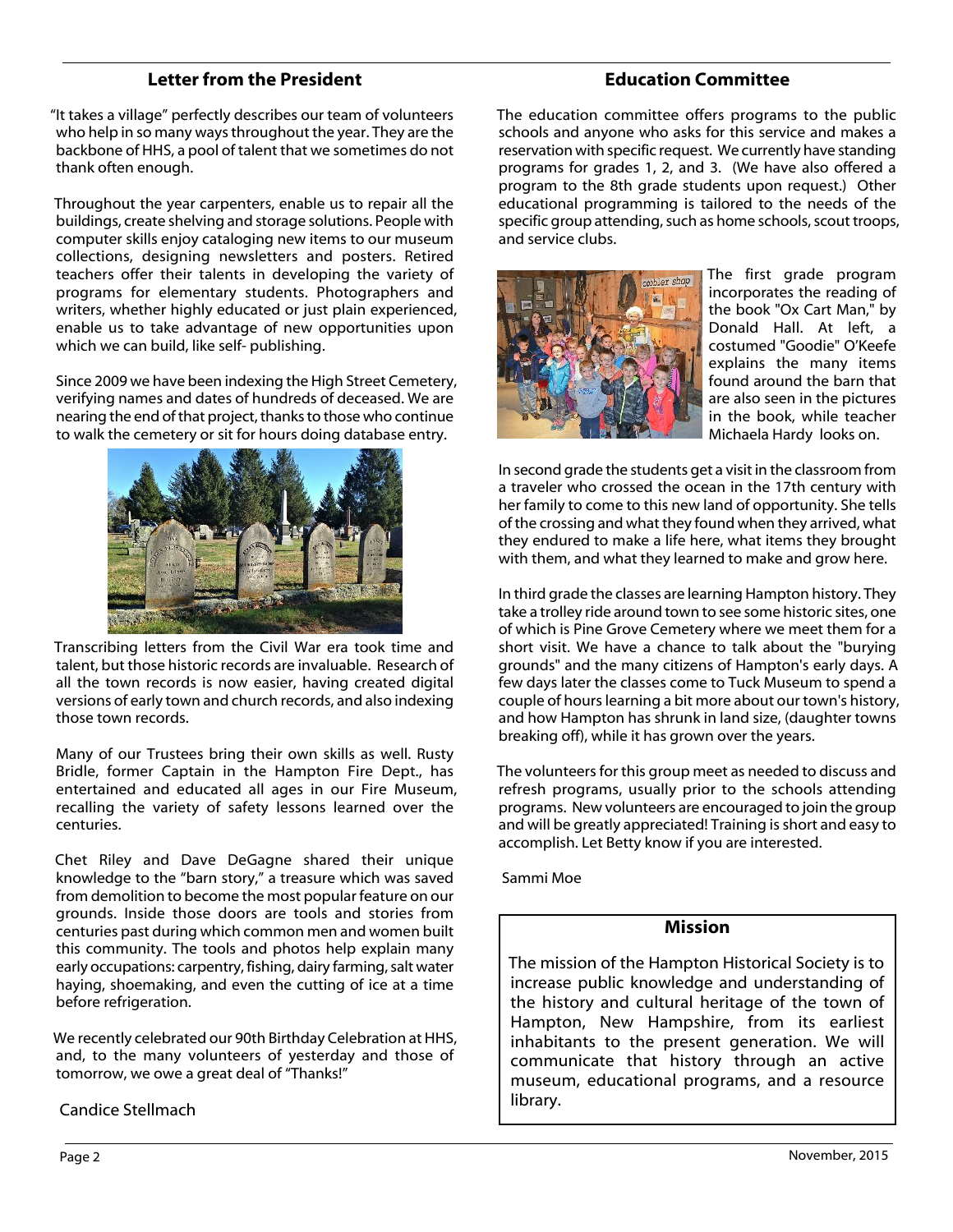|  |  | 2014 - 2015 Volunteers |  |
|--|--|------------------------|--|
|  |  | $\mathsf{O}$           |  |

#### **Over 100 Hours**

| <b>Elly Becotte</b><br>Katrin Grant<br><b>Rich Hureau</b><br><b>Bill Keating</b><br><b>Carol Keating</b><br>Doug Aykroyd<br><b>Rusty Bridle</b><br>Mary Ertl<br>Lisa Grashow<br>Mark McFarlin                                                                                                    | <b>Cheryl Lassiter</b><br>Ken Lobdell<br>Kathy McLaughlin<br>Jim Metcalf<br>Linda Metcalf/Lassie<br><b>25 - 100 Hours</b><br>Dyana Martin<br>Sammi Moe<br>Jason Moore<br>Patty O'Keefe<br><b>Kate Pratt</b>                                                               | <b>Ben Moore</b><br><b>Betty Moore</b><br>Karen Raynes<br>Diane Riley<br><b>Candice Stellmach</b><br>Liz Premo<br><b>Chet Riley</b><br>Dann Shaw                                                                                  | 234 Lafayette Road Realty LLC<br>The 401 Tavern LLC<br><b>Atlantic Motel</b><br>Dr. Leonard Walker<br><b>Eccentric Hair</b><br>Hampton Beach Casino, Inc.<br>Kingfish Trolley Lines LLC<br>William Nay<br><b>Northeast Auctions</b><br>The Provident Bank<br>Tobey and Merrill Insurance<br><b>Tracy Theatre Originals</b><br>John Troiano                                                                                                                  |
|--------------------------------------------------------------------------------------------------------------------------------------------------------------------------------------------------------------------------------------------------------------------------------------------------|---------------------------------------------------------------------------------------------------------------------------------------------------------------------------------------------------------------------------------------------------------------------------|-----------------------------------------------------------------------------------------------------------------------------------------------------------------------------------------------------------------------------------|-------------------------------------------------------------------------------------------------------------------------------------------------------------------------------------------------------------------------------------------------------------------------------------------------------------------------------------------------------------------------------------------------------------------------------------------------------------|
|                                                                                                                                                                                                                                                                                                  | <b>Other Volunteers</b>                                                                                                                                                                                                                                                   |                                                                                                                                                                                                                                   | <b>Unitil Corporation</b>                                                                                                                                                                                                                                                                                                                                                                                                                                   |
| Elizabeth Aykroyd<br>Judy Ashenden<br>Fred Ashenden<br>Ina Banbury<br>Phil Bean<br>Tocky Bialobrzeski<br>Nancy Brady<br>Tom Bridge<br>Renny Cushing<br><b>Margaret Dennett</b><br><b>Robert Dennett</b><br><b>Bud Desrochers</b><br>Lois Desrochers<br><b>Katie Ells</b><br><b>Tracy Emerick</b> | Dawn Emerick<br><b>Rick Griffin</b><br>Abby Hansen<br>Amy Hansen<br><b>Whit Hansen</b><br>Valerie Hendgen<br>Ann Justin<br>Rev. Deb Knowlton<br>Sue Launi<br><b>Gary Martin</b><br><b>Marie Matthews</b><br>Jody Mc Farlin<br>John Muxie<br><b>Fred Rice</b><br>Joan Rice | Gloria Robinson<br>Sam Robinson<br>Linda Sari<br>Joshua Silveira<br><b>Nancy Stiles</b><br>Priscilla Thoen<br>Norma Torti<br><b>Bob Wallace</b><br>Skip Webb<br>Dave Weber<br>Chuck Weinhold<br>Karen Weinhold<br>Maureen Workman | <b>Membership Committee</b><br>Membership fees and additional c<br>tions in our annual appeal continu<br>contribute significantly to our oper<br>budget. Membership dues for the<br>year just ending total \$5,835 with ac<br>panying membership donations<br>\$13,475. There are 448 members or<br>mailing list. Of these, 136 are Life n<br>bers and 312 are Family, Senior, S<br>Couple, Individual, and Business n<br>berships. The renewal rate is 77% |

#### **2014-15 Annual Statistics (10/1/14-9/30/15)**

| Casual visitors            | 304  |
|----------------------------|------|
| School programs            | 650  |
| <b>Group Tour visitors</b> | 95   |
| Program Attendance         | 509  |
| Other events               | 441  |
| Total                      | 2003 |

Volunteer hours for the year 3971

#### **Business Members**

We thank the following business members for their support of the society:

donanue to erating e fiscal ccom-าร of on our mem-Senior mem-%. In addition, of the total membership, there are 104 new members who joined as a result of our recent new membership drive.

The 2016 annual appeal begins with this mailing. Thank you in advance for your continued support!

Linda Metcalf



Part of *Gathering on the Green* exhibit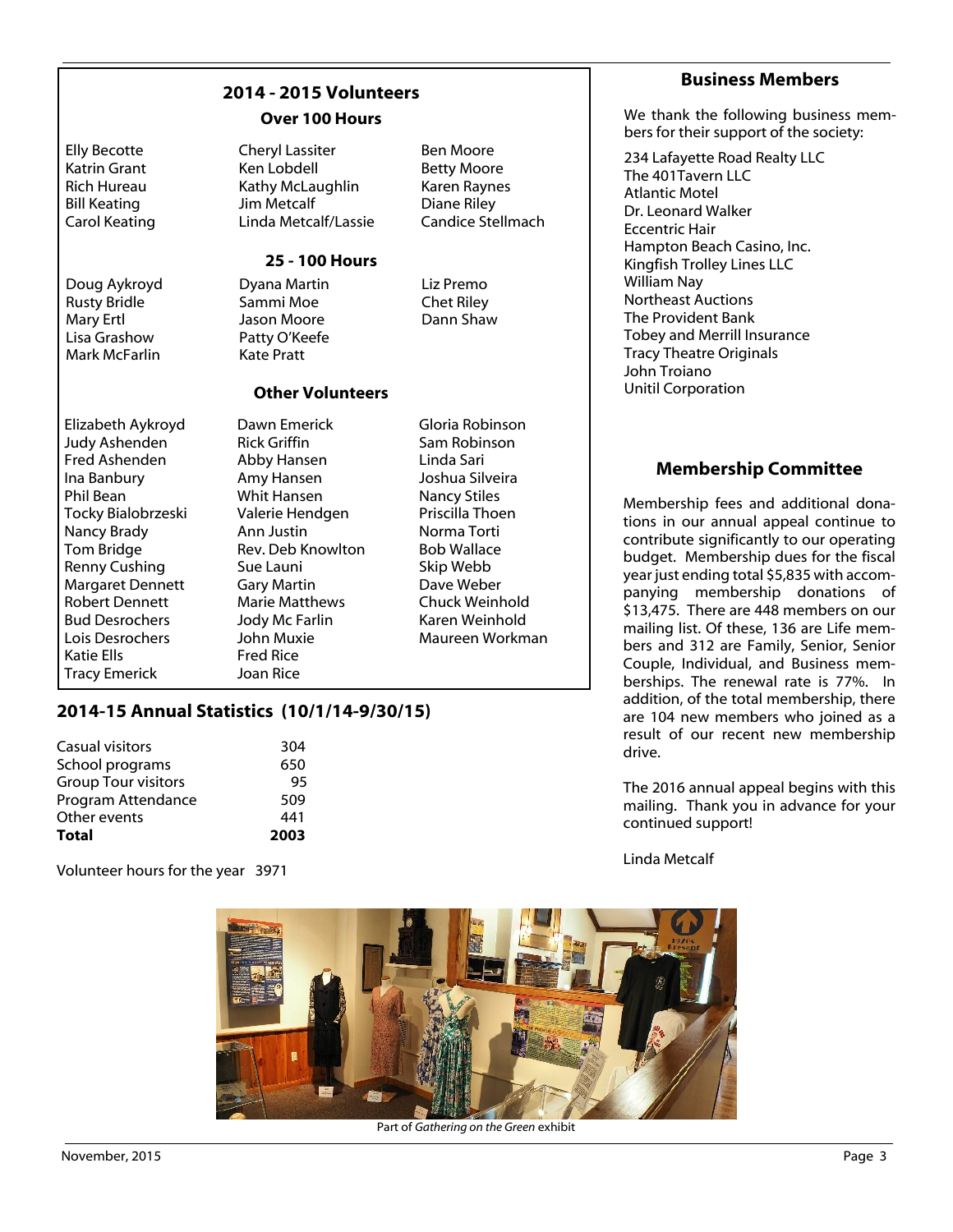#### **STATEMENT OF ACTIVITIES 11 months ended September 30, 2013**

#### **Unaudited**

#### **Operating Account**

| Revenues, Gains, Other Support           |            |
|------------------------------------------|------------|
| Dues                                     | \$5,975    |
| Donations - unrestricted                 | 20,522     |
| Museum Gift Shop Sales                   | 1,648      |
| Fundraising                              | 17,421     |
| Interest and Investment                  | $-1,678$   |
| <b>Endowment Funds income</b>            | 2,078      |
| Programs & Other                         | 1,228      |
| <b>Total Revenues and Support</b>        | 47,194     |
| <b>Expenses and Losses</b>               |            |
| <b>Tuck Museum Program</b>               | 5,099      |
| <b>Buildings and Grounds</b>             | 16,708     |
| <b>Public Programs</b>                   | 1,346      |
| <b>Publicity and Website</b>             | 268        |
| Membership & Newsletters                 | 2,879      |
| <b>Fundraising expenses</b>              | 3,634      |
| Gift shop purchases                      | 506        |
| <b>Management and General</b>            | 1,577      |
| <b>Total Expenses</b>                    | 32,017     |
| <b>Change in Unrestricted Net Assets</b> | 15,177     |
| Restricted donations received            | 131,236    |
| Restricted donations expended            | $-172,522$ |
| Net change in liquid assets              | -26,109    |
| Liquid Assets, Beginning of Year         | 160,623    |
| <b>Liquid Assets, End of Period</b>      | \$134,514  |

#### **Treasurer's report**

We started off the fiscal year with the purchase of our new Collection and Research Center on Lafayette Road. Donations in the current and past fiscal years enabled us to complete the transaction without incurring debt. A membership drive during the year was successful and our fundraising activities, including the Pig Roast, maintained our financial strength.

Ben Moore

#### **Audit Committee**

Thanks go to Tom Bridge for his services as auditor for the financial statements of the Society. In an effort to share our financial results with the membership and public our IRS filing, Form 990, will be available on the web site, www.hamptonhistoricalsociety.org.

# **Building and Grounds Committee Report**



Last year was unique for the Building and Grounds area mainly due to the acquisition of the CRC, located in the Hampton Village Plaze on Lafayette Rd. There was much to accomplish to ready our

new facility for move-in day. Both A/C and Heating units required replacement. In addition, walls and ceilings were painted, new LED lighting was installed and fixtures repaired. Donated cabinets were added to the mini-kitchen. The bathroom was updated with a new vanity and fixtures along with plumbing changes to make the hot water supply more efficient.

Move-in day went off without a hitch! Now that CRC is fully utilized, it is difficult to realize that Tuck Musuem could hold so many artifacts. Now, both locations are arranged for easy access to our collections. The CRC also has a full basement area available for future growth and use.

Freeing up space at the Tuck Museum allowed renovation of the last "old" room in the main building on the second floor. A new ceiling was installed, walls painted and floors refinished as well as minor electrical updates. Our new room is now furnished with new desks and in use for research purposes. The balance of lighting has been converted to LED technology bulbs further adding to energy reductions.

As with past years, Tuck Museum continues to benefit from Eagle Scout projects. Last fall, Thomas Dumont of Troop 177 in Hampton, completed installation and dedication of our new flag pole with solar powered LED lighting and landscaping. It is an attractive addition to our grounds.

Typical of any facility, Tuck Museum continues to need ongoing maintenance. The winter of 2014-15 was especially harsh to plants and trees. Bushes next to the parking area had to be removed and replaced with low maintenance plants. One of the trees planted during the last couple of years died and was removed. Other projects started include: painting the barn, rebuilding the basement bulkhead to the main building, rebuilding windows in the workshop etc. 2015-16 items on the bucket list are numerous and cover energy savings (replace 1960's wing windows and add insulation to ceiling) and painting.

Ken Lobdell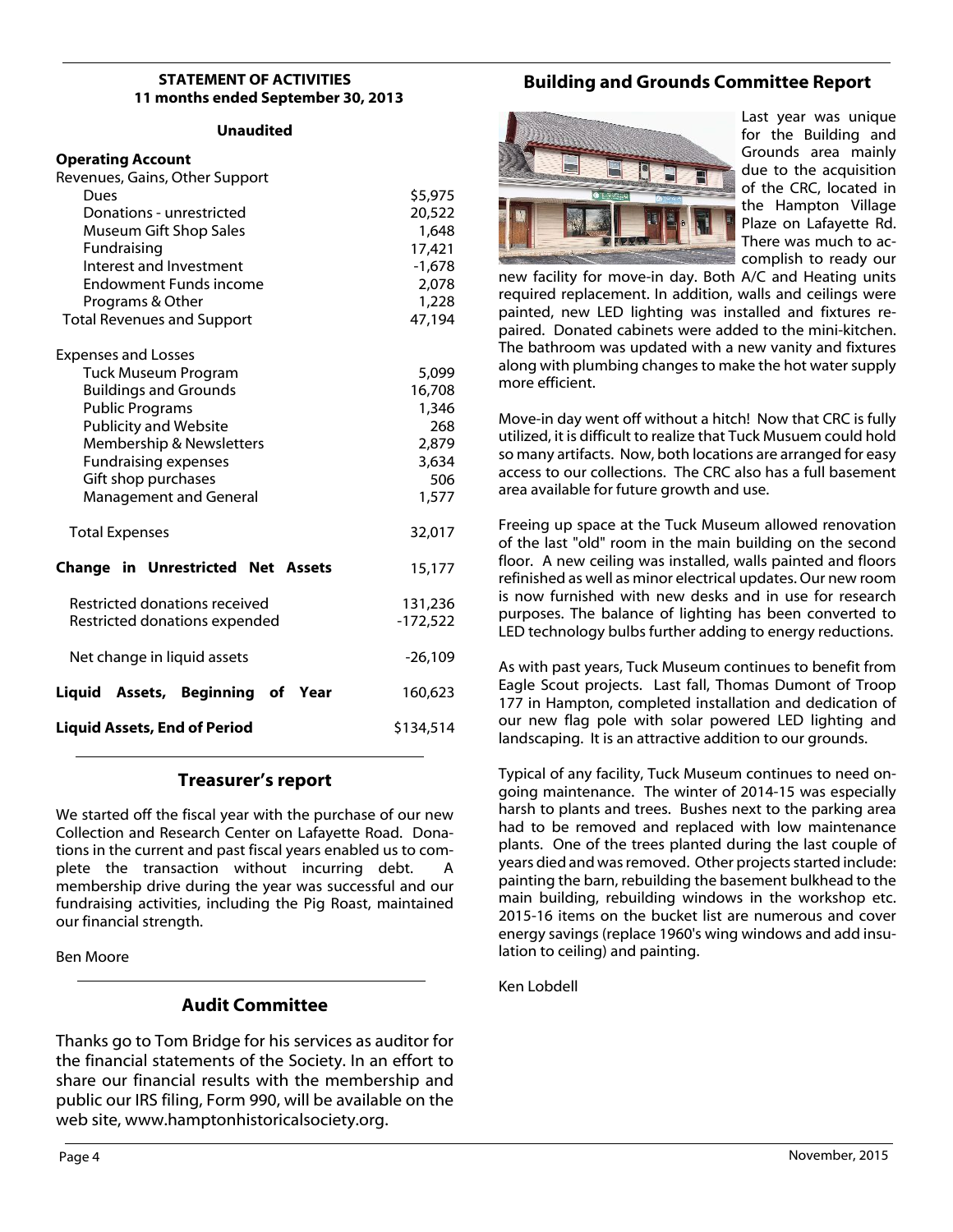# **Pig Roast 2015 Report**

The 2015 Pig Roast was a lot of fun for all. This year, like last year, we had Whit Hansen leading the cooking of the pigs with a few friends and HHS Trustees. As usual, and thankfully, Chuck Weinhold and Sam Robinson were there again to cut the pig for serving. And the great news this year is that Karen Weinhold, who had been injured the year before and could not make the Pig Roast, was there again at this year's Pig Roast sporting her smiling face. We are all thankful for Karen's recovery and happy to have here back with us on this annual, fun day. Many thanks to all of the above for their contributions to what ended up being an awesome meal. We always get rave reviews on the pork and this year was no exception.



We also had our plethora of wonderful volunteers that helped out on the day of the Pig Roast, as well as the wonderful group that met ahead of time and did the behind the scenes work that brought the event all together on the big day.

Many thanks go out to all of them! As usual there are too many of you to count here, but please know you are all appreciated and we are thankful to have you help make this day the success that it is. Plus, it is great to spend the day with all of you.

There is a lot of hard work that goes into this event and it could not be done without the help of many. So again, thank you to you all—those who served food and desserts, cooked and cut the pork, set up and broke down the tents and tables, decorated, bought tickets and brought friends, washed dishes and made desserts, made calls and collected silent auction items and managed the auction, sold raffle tickets and ran food back and forth and cleaned up, cooked burgers and dogs, and took photos —thank you for being the friends that we fortunately have that help to get the job done. Because of that, the end result is a fun and memorable day had by all each year.

This year the Pig Roast sales totaled \$10,353. And expenses were \$1,733. This gave the Historical Society a profit of \$8,620 for this years' pig roast. Unfortunately this number was down by approximately 15% from last year. The raffle, which is included in the above totals, was very close to the same as last year at \$600 to the Society. Thank you once again to Rick Griffin for selling again this year. Still, all in all, the profit was good for the Society and its community endeavors.

Having said that, there was discussion after the Pig Roast about the date of the event. Many people thought that the decrease in participation and volunteer help was due to the date. There were a number of folks and volunteers that could not go to the Pig Roast on the holiday weekend. At our last

meeting on October 6th, the Trustees that were present discussed the date to see if we all agreed that changing the date would help attendance, or if leaving the date as is was the right direction to go in for future years. The vote that was taken was in favor of changing the date of the Pig Roast for next year to September 10, which is the Saturday of the Seafood Festival. The group did not believe that the Seafood Festival would have an impact on the Pig Roast and, as long as the parking lots at Tuck Field and Eaton Park were free for Pig Roast participants, it is believed that that date might help others who could not attend or volunteer to be able to again.

The food and entertainment and the auction were all excellent, as usual, and many thanks go out to our donors - The Galley Hatch Restaurant, Fast Eddies, Bud and Lois Desrochers, the Old Salt, Joe's Meat Shoppe, Hannafords, Shaws, Seacoast Coke, Sam's Club, 401 Tavern, Tracy Emerick and Amy Hansen (delicious bbq sauces!), Kate Pratt and Walmart. Also special thanks to the Provident Bank again this year for being our major sponsor. We could not do it without their financial help and generosity.

Overall, the day of the event was a happy one, with tremendous weather, tremendous food, tremendous friends and many smiles all around.

Dyana Martin

# **Program Committee Report**

A dedicated core group of five members met monthly over the past year to accomplish an exciting calendar of ten programs. We managed to conduct a wide variety of both outdoor and indoor adventures and demonstrations related to people, events, and structures in town, and all were well attended.

Ellen Goethel, a marine biologist and former head of the Hampton Conservation Commission, led us on a guided walk of the Hampton salt marsh. She discussed the history and geophysical significance of the marsh and its critical role in our ecosystem, explaining how it is a buffer along our shoreline that absorbs the onslaught of the high tides. Everyone was surprised by the depth of knowledge that Ellen shared, especially when she had all of us bouncing like children in order to feel the resiliency of the huge sponge of peat below them.

Next year's list of programs will be even more exciting and diverse. Hope to see everyone take these opportunities to learn more about Hampton and our environs.

Ann Carnaby